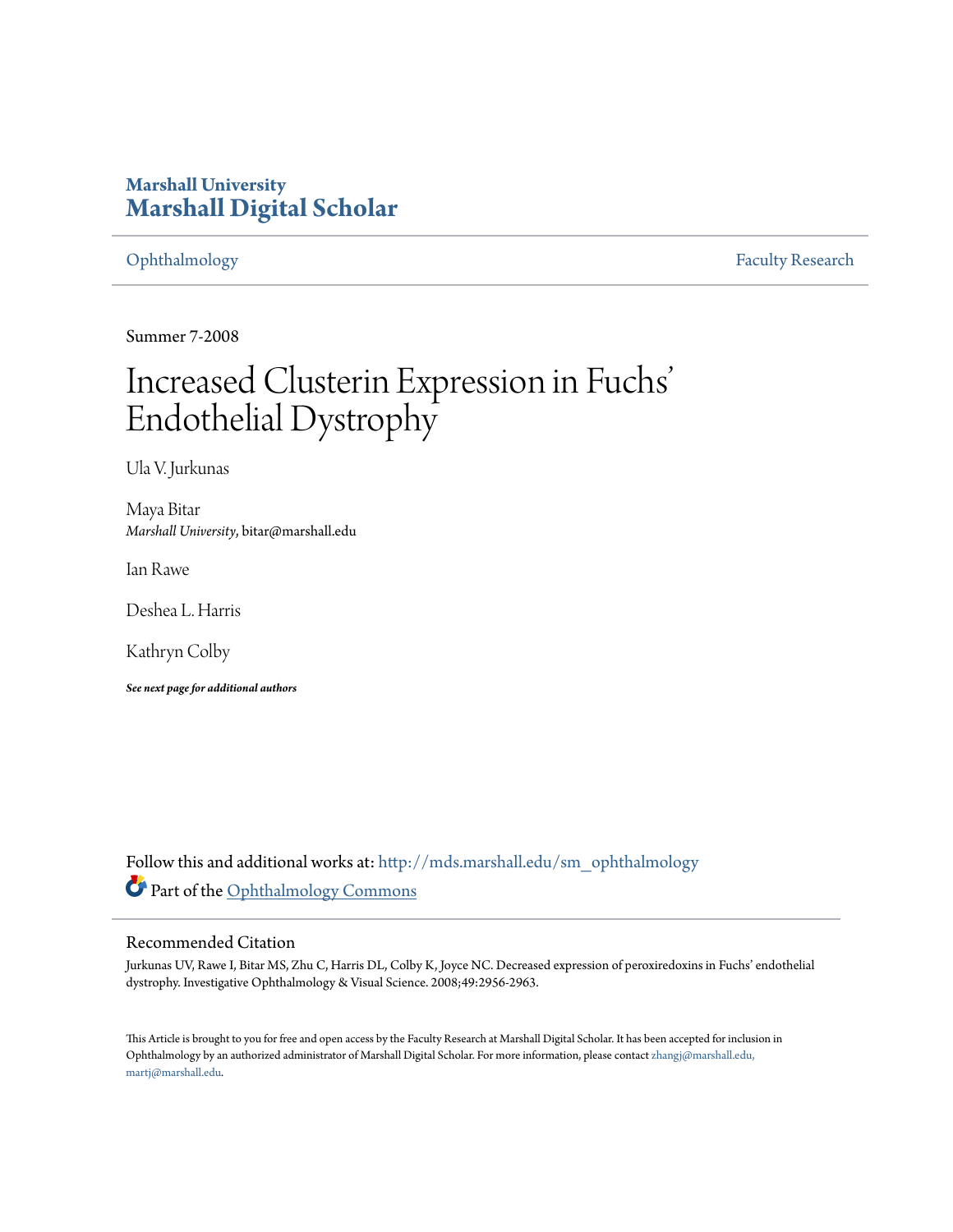#### **Authors**

Ula V. Jurkunas, Maya Bitar, Ian Rawe, Deshea L. Harris, Kathryn Colby, and Nancy C. Joyce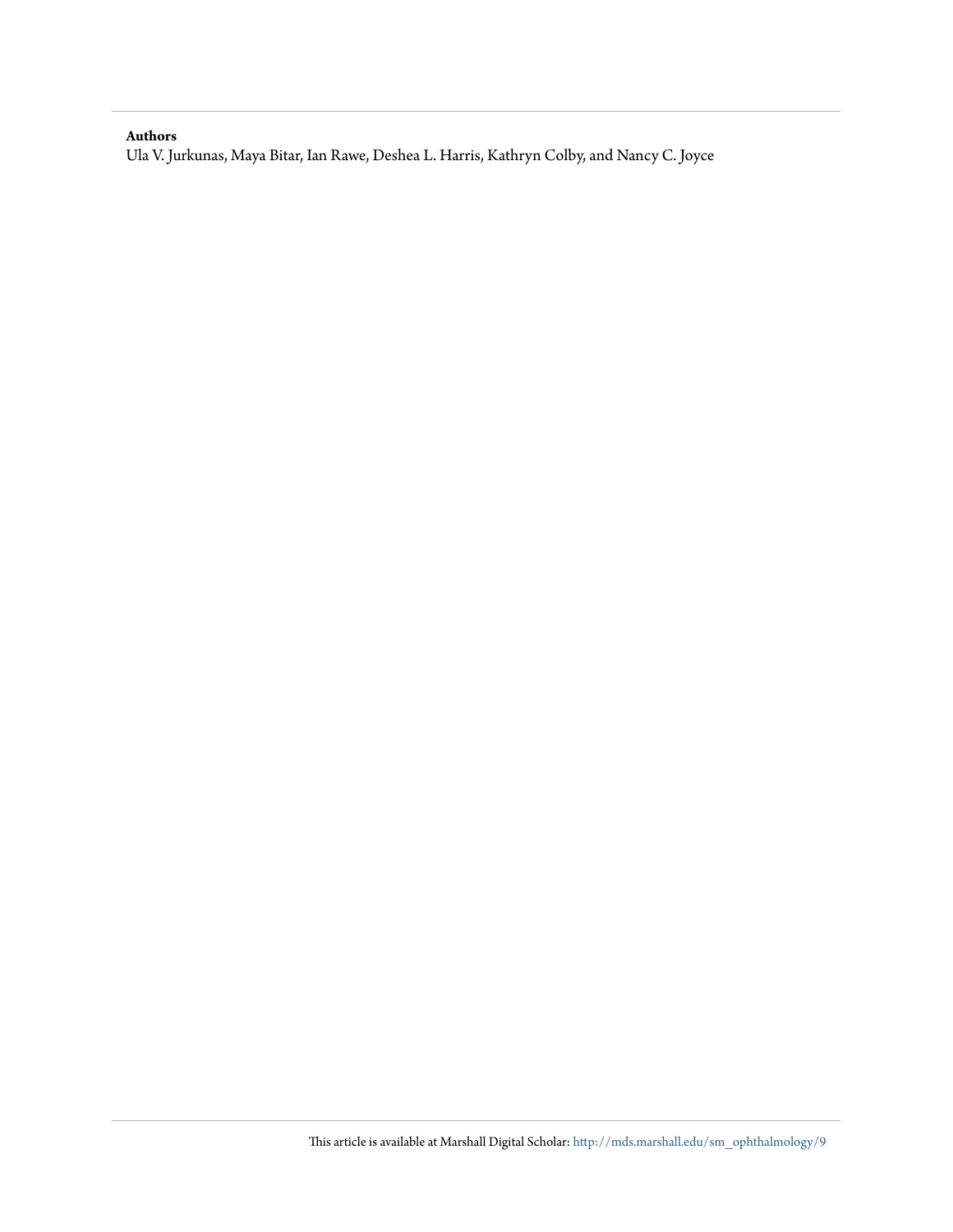# **Increased Clusterin Expression in Fuchs' Endothelial Dystrophy**

*Ula V. Jurkunas,*1,2,3 *Maya S. Bitar,*1,3 *Ian Rawe,*<sup>1</sup> *Deshea L. Harris,*1,3 *Kathryn Colby,*1,2,3 *and Nancy C. Joyce*<sup>1,3</sup>

**PURPOSE.** To investigate the differential expression of the glycoprotein clusterin/apoJ (CLU) in normal and Fuchs' endothelial dystrophy (FED) corneal endothelium and to compare the expression of various forms of CLU in normal and FED tissue.

**METHODS.** FED and pseudophakic bullous keratopathy (PBK) corneal buttons were removed during transplantation, and normal corneas were obtained from tissue banks. Human corneal endothelial cells and Descemet's membrane (HCEC-DM) complex was dissected from the stroma. Proteins were separated on 2-D gels and subjected to comparative proteomic analysis. Relative expression of presecretory CLU (pre-sCLU), secretory (s)CLU, and nuclear (n)CLU were compared between normal and FED HCEC-DM by Western blot analysis. Expression of CLU mRNA was compared by using RT-PCR. Subcellular localization of CLU was compared in corneal wholemounts from normal eyes and eyes with FED by immunocytochemistry followed by confocal microscopy.

**RESULTS.** Proteomic analysis revealed an apparent increase in CLU expression in FED HCEC-DM compared with the normal control. Western blot analysis demonstrated that pre-sCLU protein expression was 5.2 times higher in FED than in normal samples ( $P = 3.52E-05$ ), whereas the mature form modified for secretion (sCLU) was not significantly elevated ( $P = 0.092$ ). Expression of nCLU protein was significantly elevated in FED  $(P = 0.013)$ . RT-PCR analysis revealed that CLU mRNA was significantly increased  $(P = 0.002)$  in FED samples, but not in PBK samples. CLU also had a distinctive localization in FED samples with enhanced intracellular staining around the guttae and in the nuclei of endothelial cells.

**CONCLUSIONS.** CLU expression is markedly elevated in FEDaffected tissue, pointing to a yet undiscovered form of dysregulation of endothelial cell function involved in FED pathogenesis. (*Invest Ophthalmol Vis Sci.* 2008;49:2946–2955) DOI:10.1167/ iovs.07-1405

Fuchs' endothelial corneal dystrophy (FED) is the most com-<br>mon endogenous cause of corneal endothelial dysfunction<br>of large the general endotherm and highereal four and leads to progressive corneal edema and blindness.<sup>1</sup> Cur-

Supported by National Eye Institute Grant K12 EY016335 (UVJ), the New England Corneal Transplant Research Fund (KC), the Joint Clinical Research Center, Massachusetts Eye and Ear Infirmary, and Schepens Eye Research Institute (KC, NCJ).

Submitted for publication October 30, 2007; revised December 4, 2007, and January 30, 2008; accepted May 12, 2008.

Disclosure: **U.V. Jurkunas**, None; **M.S. Bitar**, None; **I. Rawe**, None; **D.L. Harris**, None; **K. Colby**, None; **N.C. Joyce**, None

The publication costs of this article were defrayed in part by page charge payment. This article must therefore be marked "*advertise-*

*ment*" in accordance with 18 U.S.C. §1734 solely to indicate this fact. Corresponding author: Ula V. Jurkunas, Massachusetts Eye and Ear Infirmary, 243 Charles Street, Boston, MA 02114;

ula\_jurkunas@meei.harvard.edu.

rently, there is no effective cure for the disease due to the lack of therapeutic agents and the only modality available to restore vision is corneal transplantation. Recently, nuclear labeling and mRNA analysis techniques showed that apoptosis is involved in FED endothelial cell death. $2-4$  FED is characterized by extracellular collagenous deposits called "guttae" that accumulate posterior to Descemet's membrane (DM), mainly in the posterior banded layer, and subsequently thicken the DM.<sup>5</sup> Ultrastructurally, the most commonly described DM abnormality in FED has been excessive and disorganized assembly of collagen VIII, an extracellular matrix molecule typically secreted by normal corneal endothelial cells during embryogenesis.<sup>6–8</sup> Recently, early-onset FED, leading to corneal transplantation in the fourth decade, has been linked to a mutation in the *COL8A2* gene, and corresponding alterations in DM structures have been described. $9,10$  The same genetic predisposition has not been elucidated in late-onset FED, a variant that is more common and accounts for most FED cases.<sup>11</sup> Despite the identification of genetic factors that are linked with the early-onset disease, the pathophysiology of FED remains unclear. Specifically, the molecular basis for the formation of characteristic guttae and subsequent endothelial cell apoptosis is not well understood.

In this study, we hypothesized that there is a differential dysregulation of protein synthesis and/or secretion in FEDaffected tissues that leads to abnormal extracellular matrix (ECM) deposition and cellular apoptosis. To identify proteins that are differentially expressed in FED, we performed 2-D gel analysis, and compared the profiles between proteins extracted from the endothelium-DM of diseased and healthy individuals. After analysis, special focus was directed to protein spots at 30 to 40 kDa with the isoelectric point (pI) ranging from 5.0 to 6.0. One series of spots within this area was identified by MALDI-TOF (matrix-assisted desorption ionization–time of flight) mass spectrometry as clusterin (CLU).

CLU (also known as apolipoprotein J, testosterone-repressed prostate message-2, SP 40-40, complement lysis inhibitor, gp80, glycoprotein III, or sulfate glycoprotein-2) is a widely expressed heterodimeric, disulfide-linked glycoprotein found in many tissues and body fluids.<sup>12–14</sup> Expression of the CLU gene results in the synthesis of several different forms of CLU protein, located in different subcellular compartments. After translation, CLU exists in an unglycosylated 60-kDa form, known as presecretory CLU (pre-sCLU). This form is targeted to the endoplasmic reticulum and subsequently to the Golgi, where it is glycosylated and then proteolytically cleaved to form different, but similarly sized  $\alpha$ - and  $\beta$ -subunits before secretion.<sup>15,16</sup> Mature, secreted clusterin (sCLU) is a 70- to 80-kDa glycosylated heterodimer, composed of both  $\alpha$ - and  $\beta$ -subunits joined by disulfide bonds. sCLU appears on polyacrylamide gels as a 30- to 40-kDa protein smear under reducing conditions.17 The ability of sCLU amphipathic domains to bind hydrophobic molecules supports its role as a molecular chaperone in clearing cellular debris and scavenging denatured extracellular proteins.<sup>16,18,19</sup> Secretory CLU is overexpressed in many tissues undergoing stress, including those in cancers and neurodegenerative disorders, and aids in cell survival un-

From the <sup>1</sup>Schepens Eye Research Institute, Boston, Massachusetts; the <sup>2</sup>Massachusetts Eye and Ear Infirmary, Boston, Massachusetts; and the <sup>3</sup>Department of Ophthalmology, Harvard Medical School, Boston, Massachusetts.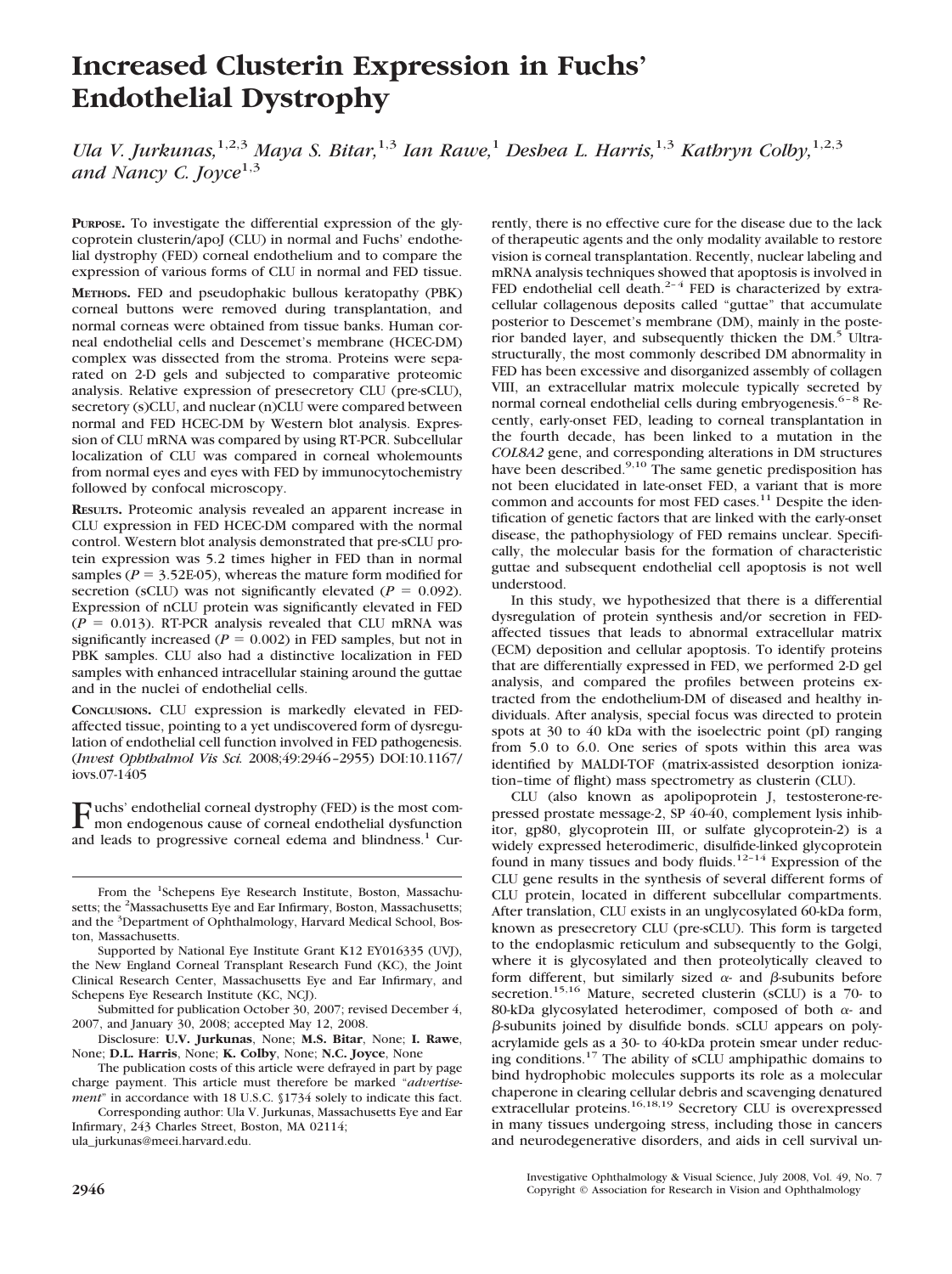|  |  |  | TABLE 1. Donor Information |
|--|--|--|----------------------------|
|--|--|--|----------------------------|

|                  | FED HCEC-DM* |             |                           |                |                | Normal HCEC-DM and/or<br>Stroma/Epithelium         |                           |                       |
|------------------|--------------|-------------|---------------------------|----------------|----------------|----------------------------------------------------|---------------------------|-----------------------|
| Pooled<br>Sample | Age          | <b>Sex</b>  | Time in<br>Optisol<br>(d) | Age            | <b>Sex</b>     | Death-to-<br>Preservation,<br>(hours) <sup>†</sup> | Time in<br>Optisol<br>(d) | <b>Use of Samples</b> |
| $\mathbf{1}$     | 64           | ${\bf F}$   | 10                        | 77             | M              | 5.8                                                | 10                        | 2-D gel               |
|                  | 72           | ${\bf F}$   | 10                        | 78             | $\mathbf M$    | 17                                                 | 12                        |                       |
|                  | 77           | ${\rm F}$   | 3                         |                |                |                                                    |                           |                       |
| $\overline{2}$   | 59           | ${\bf F}$   | 8                         | 53             | ${\bf F}$      | 19                                                 | 14                        | Western blot analysis |
|                  | 67           | F           | $\mathbf{1}$              | 64             | $\mathbf{F}$   | 19                                                 | 8                         |                       |
| 3                | 85           | M           | $\overline{2}$            | 52             | M              | 20                                                 | 14                        |                       |
|                  | 73           | M           | $\mathbf{1}$              | 64             | $\mathbf{F}$   | 23                                                 | 14                        |                       |
|                  | 49           | F           | $\mathbf{1}$              | 80             | M              | 6                                                  | $\mathbf{1}$              |                       |
|                  | 77           | M           | 6                         |                |                |                                                    |                           |                       |
|                  | 62           | F           | 1                         |                |                |                                                    |                           |                       |
| $\overline{4}$   | 81           | M           | 9                         | 72             | M              | 10                                                 | 14                        |                       |
|                  | 67           | $\mathbf M$ | $\mathbf{1}$              | 67             | M              | 11                                                 | 15                        |                       |
|                  | 69           | M           | $\mathbf{1}$              |                |                |                                                    |                           |                       |
| 5                | 69           | M           | 3                         | 72             | ${\bf F}$      | 11                                                 | 14                        |                       |
|                  | 66           | F           | $\overline{7}$            | 67             | $\overline{F}$ | 11                                                 | 15                        |                       |
| 6                | 75           | ${\bf F}$   | $\mathbf{1}$              | 73             | M              | $\overline{4}$                                     | 3                         |                       |
| 7                | 55           | F           | $\mathbf{1}$              | 68             | M              | $\overline{7}$                                     | $\mathbf{1}$              |                       |
| 8                | 41           | F           | $\mathbf{1}$              | 53             | M              | $\overline{4}$                                     | $\mathbf{1}$              | RT-PCR                |
| 9                | 57           | F           | 6                         | 56             | M              | 8                                                  | 8                         |                       |
| 10               | 82           | ${\bf F}$   | 7                         | 72             | $\mathbf{F}$   | 15                                                 | 6                         |                       |
| 11               | 78           | ${\bf F}$   | $\overline{4}$            | 77             | $\overline{F}$ | 11                                                 | 7                         |                       |
|                  |              |             |                           | 84             | M              | 10                                                 | 5                         |                       |
| 12               | 77           | $\mathbf M$ | 6                         | 72             | M              | 9                                                  | 6                         |                       |
| 13               | 63           | $\mathbf M$ | 1                         | 66             | M              | 12                                                 | 1                         |                       |
| 14               | 46           | M           | 2                         | 49             | $\mathbf{M}$   | 21                                                 | $\,$ 8 $\,$               | Immunohistochemistry  |
| 15               | 83           | M           | $\mathbf{1}$              | 69             | M              | 15                                                 | 6                         |                       |
| 16               | 64           | F           | 1                         | 65             | $\mathbf{F}$   | 5                                                  | $\overline{c}$            |                       |
|                  |              | PBK HCEC-DM |                           | Normal HCEC-DM |                |                                                    |                           | RT-PCR                |
| 17               | 70           | $\mathbf M$ | $\mathbf{1}$              | 70             | ${\bf F}$      | $\,$ 8 $\,$                                        | 16                        |                       |
| 18               | 44           | $\mathbf M$ | $\mathbf{1}$              | 53             | M              | $\overline{4}$                                     | 1                         |                       |

\* FED specimens taken during keratoplasty were placed in Optisol-GS at 4°C immediately.

† Time (hours) between death and placement of the cornea in Optisol-GS at 4°C.

‡ Time (days) from preservation in Optisol-GS to experimental use.

der cytotoxic conditions.20–22 Because of its cytoprotective and antiapoptotic properties, sCLU acts as a prosurvival factor for most cells.<sup>23,24</sup>

Several studies have demonstrated that there is another form of CLU, nuclear CLU (nCLU) that does not undergo  $\alpha$ - and  $\beta$ -cleavage or extensive glycosylation.<sup>25</sup> This 49- to 55-kDa form has been shown to be located primarily in the nucleus. Although the exact role of nCLU is unclear, it is thought to bind Ku-proteins, which are involved in DNA repair.<sup>15</sup> In response to stressors, such as ionizing radiation (IR) or conditions involving TGF- $\beta$  upregulation, nCLU translocates to the nucleus, where it binds Ku-proteins, promoting apoptosis in stressed cells, hence acting as a proapoptosis protein.<sup>15,25,26</sup> Although some investigators have proposed that nCLU is synthesized from an alternatively spliced CLU mRNA, lacking exon II, there is no clear consensus as to whether nCLU and pre-sCLU/sCLU are the products of two different mRNAs.<sup>27,28</sup> Nevertheless, multiple studies have shown that there are important functional differences in CLU forms, based on their subcellular localization and that the differential identification of those forms can be reliably performed on the protein level by Western blot analysis and immunocytochemical studies. $20,27$ 

In the present study, we first used a two-dimensional (2-D) gel electrophoresis to aid in protein profiling. Then, based on the findings, we investigated the relative expression of the

various CLU forms in normal and FED-affected corneal endothelial cells on both the protein and mRNA levels. Immunocytochemistry was performed to compare cellular localization of CLU in normal and diseased tissues.

#### **MATERIALS AND METHODS**

#### **Human Tissue**

Donor confidentiality was maintained according to the Declaration of Helsinki. This study was approved by the Massachusetts Eye and Ear Institutional Review Board. Informed consent was obtained from patients undergoing corneal transplantation for FED and pseudophakic bullous keratopathy (PBK). The FED and PBK corneal buttons were placed in corneal preservative (Optisol-GS; Bausch & Lomb, Rochester, NY) immediately after surgical removal and stored at 4°C before sample preparation (Table 1). Two-thirds of each FED and PBK corneal button was used for the study and one-third of the button was used for histopathologic confirmation of the diagnosis. Normal human corneal buttons were obtained from the New England Tissue Bank (Boston, MA) and National Disease Research Interchange (Philadelphia, PA) and were used as control corneas. To assure donor tissue suitability, the current studies used exclusion criteria previously published from this laboratory.29 Since normal corneal buttons were stored in preservative at 4°C before sample preparation, FED and PBK corneas were also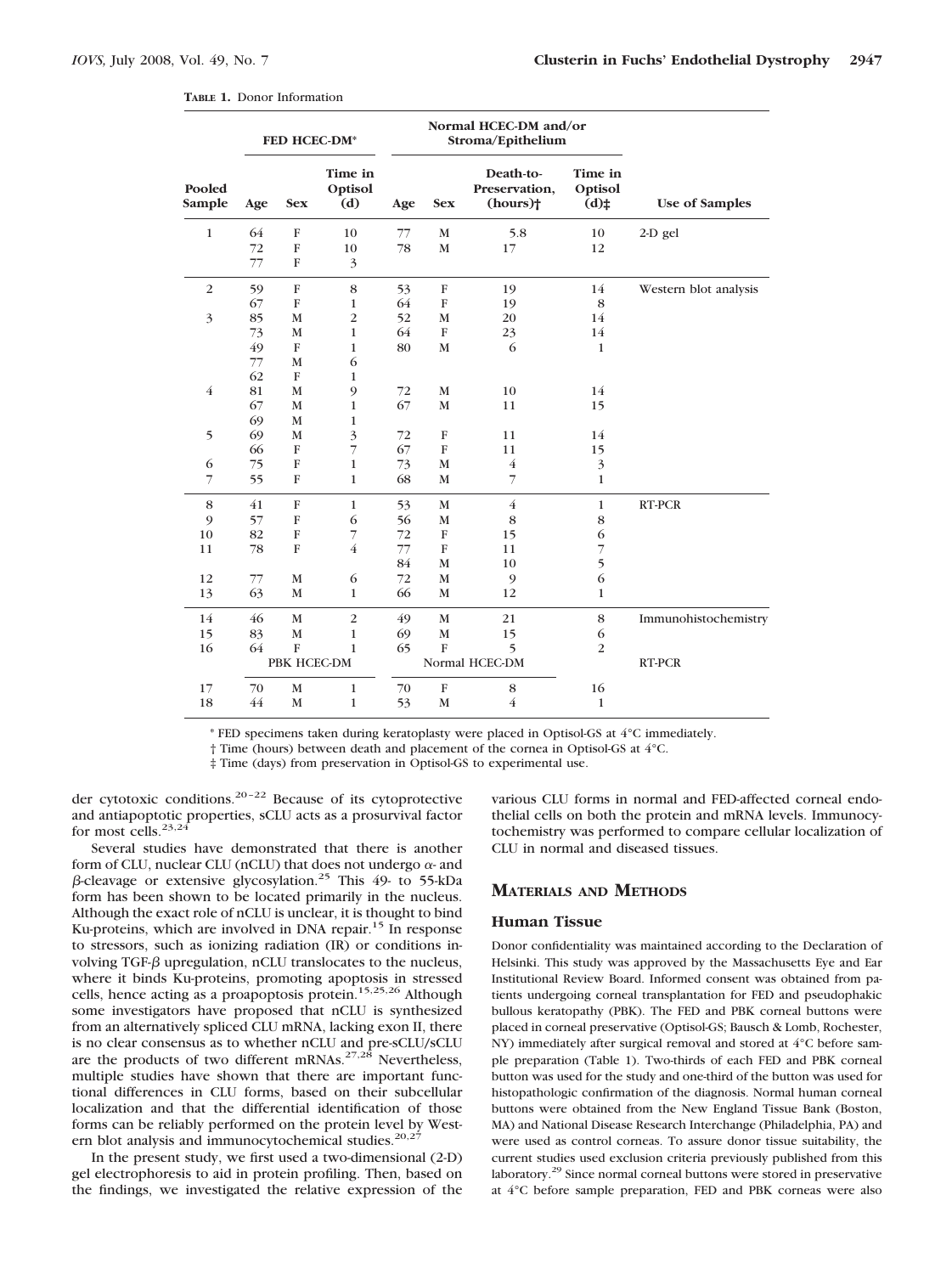|  | TABLE 2. Oligonucleotide Primer Sequences and PCR Conditions |  |  |  |  |  |
|--|--------------------------------------------------------------|--|--|--|--|--|
|--|--------------------------------------------------------------|--|--|--|--|--|

| Amplified<br>Fragments               | <b>Sense Primers</b>         | <b>Antisense Primers</b>         | <b>PCR Conditions</b>                                          |
|--------------------------------------|------------------------------|----------------------------------|----------------------------------------------------------------|
| CLU 340 $bp^{27}$                    | 5'-ACAGGGTGCCGCTGACC-3'      | 5'-TTAGAGCTCCTTCAGCTTTGTCTCTG-3' | 94 °C for 30 s, 55 °C for 30 s,<br>$72^{\circ}$ C for 45 s     |
| $\beta_{2}$ -MG 335 bp <sup>30</sup> | 5'-CTCGCGCTACTCTCTCTTTCTG-3' | 5'-GCTTACATGTCTCGATCCCACTT-3'    | 94 °C for 30 s, 50 °C for 30 s,<br>and $72^{\circ}$ C for 45 s |

stored in preservative at 4°C to negate any effects of storage conditions on protein expression.

#### **Sample Preparation**

Table 1 presents information regarding the tissue samples used in these studies. For 2-D gel electrophoresis and Western blot analysis, samples were prepared by pooling protein extracts from two or more donors (Table 1, samples 1–5) and by analyzing samples from individual donors (Table 1, samples 6 and 7). For RT-PCR studies, samples from individual donors were analyzed, except for one pooled sample (Table 1, sample 11). Samples 14 to 18, which were used for immunocytochemistry and RT-PCR, were from individual donors. Normal donors were decade-matched with FED and PBK donors. Corneal buttons were recovered from preservative and briefly rinsed in PBS. Under a dissecting microscope, Descemet's membrane along with the endothelial cell layer (HCEC-DM complex) was dissected from the stroma and washed with 10 mM HEPES buffer (pH 7.4) before protein extraction. Samples used for 2-D gel electrophoresis were subjected to an additional washing step with HEPES buffer (10 mM, pH 7.4) to reduce the concentration of salts. Protein extraction buffer ER3 (Bio-Rad, Hercules, CA), containing 5 M urea, 2 M thiourea, 2% CHAPS, 2% SB 3-10, 40 mM Tris, 0.2% 3:10 ampholyte (Bio-Lyte; Bio-Rad), and 1 mM tributyl phosphine (TBP), was added to the HCEC-DM sample. Proteins were solubilized by pipetting up and down to promote adequate mixing and then incubating the samples at room temperature for 30 minutes, followed by ultracentrifugation at 40,000 rpm, 21°C for 1 hour. HCEC-DM protein samples were used for 2D-gel electrophoresis and Western blot analysis. The protein concentration of the samples was determined by a modified Bio-Rad protein assay.

#### **2-D Gel Electrophoresis and Protein Identification**

Equal amounts of protein from both the normal endothelium and FED samples (Table 1, sample 1) were loaded onto immobilized, pH 3 to 10 linear gradient, 17-cm IPG strips (Bio-Rad) for passive rehydration for 14 hours. Isoelectric focusing was performed with an IEF cell (Protean; Bio-Rad) with a gradual voltage increase up to 10,000 volts for a total of 60,000 volt-hours. Second-dimensional separation was performed using 8% to 16% precast gradient polyacrylamide gels (Bio-Rad). The gels (193  $\times$  183  $\times$  1.0 mm) were run at 350 volts until the bromophenol blue dye disappeared. Gels were then fixed in 10% methanol and 7% acetic acid, stained overnight (Sypro Ruby Protein Gel Stain; Invitrogen, Carlsbad, CA), and washed in water for 1 hour before imaging. Protein spots from the 2-D gel were imaged (ProExpress Proteomic Imaging System; PerkinElmer, Boston, MA) using optimized excitation (480/80) and emission (650/150) filters for the stain. Of special interest was a series of protein spots at 30 to 40 kDa, with pI ranging from 5.0 to 6.0. Gel plugs from these spots were excised by direct picking using a spot-picking robot equipped with a chargecoupled device (CCD) camera (ProXcision; PerkinElmer) and filter sets for the stain. Gel pieces were placed in a plate (ZipPlate; Millipore, Billerica, MA) and processed as described in the manufacturer's protocol. In brief, the gel plug was washed in 25 mM ammonium bicarbonate/5% acetonitrile for 30 minutes and destained with ammonium bicarbonate/50% acetonitrile twice for 30 minutes each time. Gel plugs were then dehydrated with 100% acetonitrile for 15 minutes, rehydrated in 15  $\mu$ L of 25 mM ammonium bicarbonate containing 100 ng

mass-spectrometry grade trypsin (Trypsin Gold; Promega, Madison, WI) and then incubated at  $30^{\circ}$ C overnight. The C<sub>18</sub> resin of the plate (ZipPlate; Millipore) was then activated with 9  $\mu$ L acetonitrile for 15 minutes at 37°C. Peptides were then washed out of the gel plug with 180  $\mu$ L 0.1% trifluoroacetic acid (TFA) for 30 minutes and then bound to the  $C_{18}$  resin using low vacuum followed by washing twice with 100 L TFA under high vacuum. Peptides were then directly eluted onto a disposable MALDI (matrix assisted laser desorption ionization) target plate (PerkinElmer) by direct vacuum elution with matrix  $\alpha$ -cyano-4hydroxy cinnamic acid ( $\alpha$ -CHCA at 10 mg/mL; LaserBiolabs, Sophid-Antipolis, France) in 50% acetonitrile/50% TFA. Matrix was air dried, allowing crystals to form. The MALDI plate was then loaded into a MALDI-TOF system (prO-TOF 2000; PerkinElmer). The instrument was calibrated with a two-point calibration method. Sample data were acquired with a mass range of 750 to 4500 Da. Proteins were identified by searching a local copy of the NCBI (provided in the public domain by the National Center for Biotechnology Information, Bethesda, MD; www.ncbi.nih.gov/) protein database using the ProFound search engine (Rockefeller University, New York, NY).

#### **Western Blot Analysis**

HCEC-DM samples from normal donors and FED patients (Table 1, samples 2–7) were loaded on 10% Bis-Tris gels for SDS-PAGE. Peptides were then electrophoretically transferred to a polyvinylidene difluoride (PVDF) membrane (Millipore). Nonspecific binding was blocked by incubation for 1 hour at room temperature in 5% nonfat milk diluted in PBS. Membranes were incubated overnight at 4°C with rabbit polyclonal anti-CLU (H-330; Santa Cruz Biotechnology, Santa Cruz, CA) diluted 1:400, and mouse monoclonal anti- $\beta$ -actin (Sigma-Aldrich, St. Louis, MO) diluted 1:6000 in blocking solution. Blots were rinsed, reblocked, and exposed for 1 hour to horseradish peroxidase (HRP)– conjugated donkey anti-mouse IgG for  $\beta$ -actin and anti-rabbit IgG for CLU. All secondary antibodies were obtained from Jackson Immuno-Research Laboratories, Inc. (West Grove, PA) and diluted 1:2000 in blocking solution. After they were washed in 0.1% Triton X-100, the peptides were detected with a chemiluminescent substrate (Pico SuperSignal; Pierce Biotechnology, Rockford, IL). Images were digitally scanned and analyzed with NIH Image software, version 1.61 (developed by Wayne Rasband, National Institutes of Health, Bethesda, MD, available by ftp at http://rsb.info.nih.gov/nih-image). Protein was normalized according to  $\beta$ -actin content. Experiments were repeated at least two times. The results were averaged and the standard deviation calculated. Statistical analysis was performed with Student's unpaired *t*-test (Excel 2002 for Windows XP; Microsoft, Redmond, WA). *P* 0.05 was considered to be significant.

#### **RT-PCR Detection of CLU mRNA**

Total RNA was extracted from normal, FED, and PBK HCEC-DM complexes (Table 1, samples 8–13, 17, 18) as recommended by the manufacturer (TRIzol; Invitrogen). RNA quantity and quality were assessed by spectrophotometric analysis. For all samples, cDNA was prepared by reverse transcription from equal amounts of RNA in a volume of 40  $\mu$ L using a commercially available kit (Promega). Table 2 provides information regarding the sequences of the upstream and downstream primers used for RT-PCR and specific PCR conditions for CLU and  $\beta$ 2-MG ( $\beta$ 2-microglobulin).<sup>27,30</sup> The PCR was performed in a 50- $\mu$ L reaction mixture containing equal amounts of normal, FED, or PBK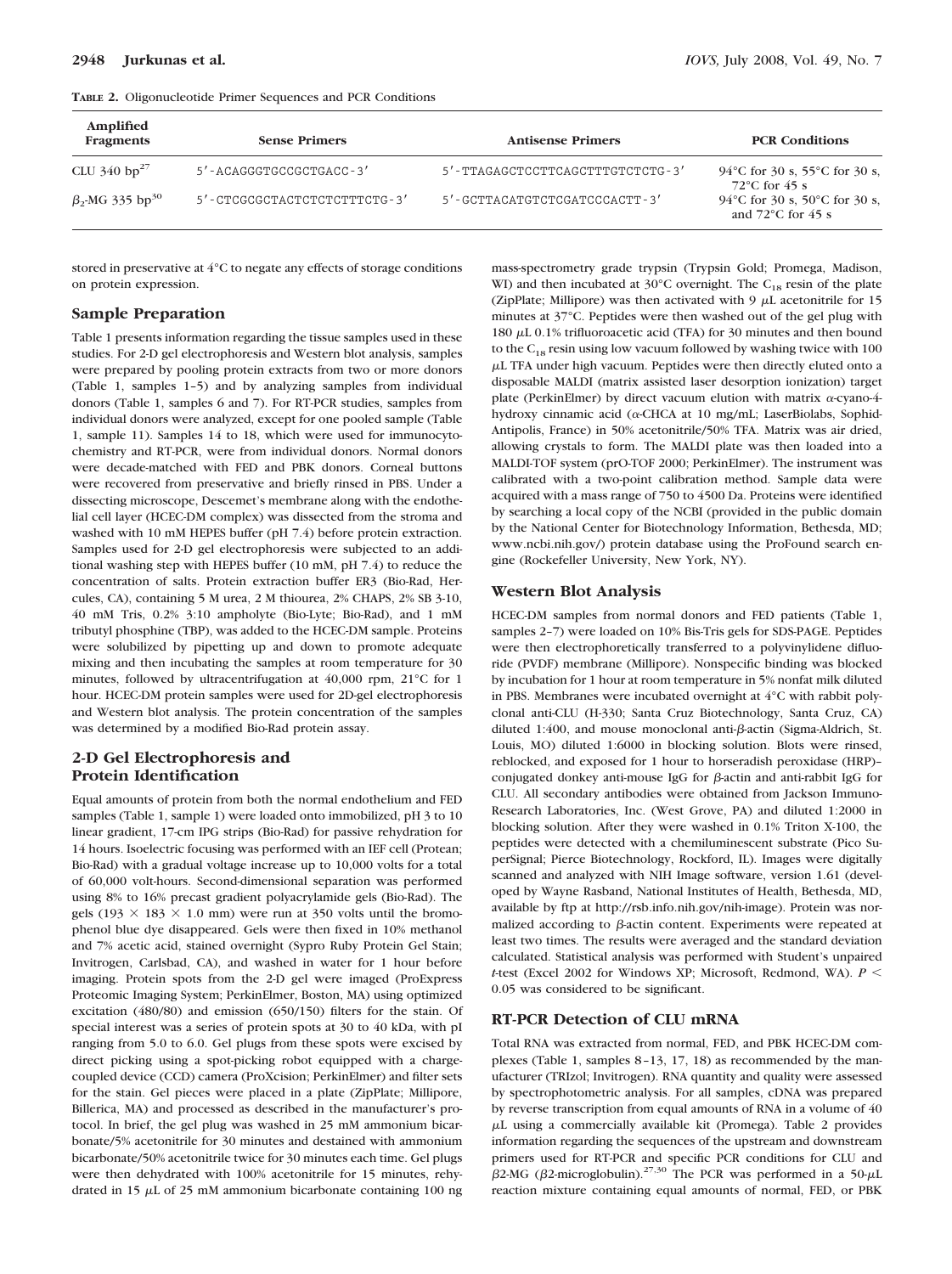

**FIGURE 1.** 2-D gels (Spyro Ruby stain; Invitrogen) of HCEC-DM proteins from normal (**A**) and FED donors (**B**). Boxes show protein spots that were identified by MALDI-TOF. An enlarged view of these areas is shown in (**C**) for the normal donor sample and in (**D**) for the FED sample. Proteins were identified as CLU, βIG-H3 (ellipses), and β-actin (ar*rows*).

cDNA and  $0.2 \mu$ M of each of the upstream and downstream primers, plus reagents from a commercially available kit (Invitrogen). Specificity and yield of the PCR products were enhanced by using the hot-start approach.31 The linear range of amplification reaction for CLU and -2-MG was tested by using serial cDNA dilutions and by varying the number of cycles. For CLU, the PCR reaction was run for 25, 28, 30, and 35 cycles. At 35 cycles, the cDNA level was still within the exponential range. Thirty cycles was found to be optimal for  $\beta$ 2-MG. A 10-minute extension was added at the end of all PCRs. PCR products and 100-bp DNA ladder molecular weight markers were electrophoresed in 1.5% agarose gels containing  $0.5 \mu g/mL$  ethidium bromide and then photographed.  $\beta$ 2-MG was used for normalization of cDNA load based on published papers $30,32$  and on personal communication (2007) with Alexander V. Ljubimov (Ophthalmology Research Laboratories, Cedars-Sinai Medical Center, Los Angeles, CA). Negative control experiments consisted of the PCR reaction mixture, including primers, but without cDNA. To ensure that the total RNA samples were not contaminated with genomic DNA, a negative control was used where cDNA of each sample was replaced by the same amount of total RNA in the PCR reaction mixture, along with 0.2  $\mu$ M each of  $\beta$ 2-MG upstream and downstream primers. Images of PCR gels were obtained with an image-analysis system (Gel Doc 2000; Bio-Rad). Semiquantitative analysis of the images was made using NIH Image-J version 1.37v (http://rsb.info.nih.gov/ij/download.html). The experiments were repeated at least two times. The results were averaged and the standard deviation calculated. Statistical analysis was performed with Student's unpaired *t*-test (Excel 2002 for Windows XP; Microsoft).  $P \le 0.05$  was considered to be significant. The specificity of the amplified CLU cDNA PCR product was confirmed by sequencing at the DNA Sequencing Center for Vision Research (DSCVR) at Massachusetts Eye and Ear Infirmary.

#### **Immunocytochemical Localization of CLU**

Normal and FED corneas (Table 1, samples 14–16) were washed in PBS and then fixed with 100% methanol for 10 minutes at  $-20^{\circ}$ C. All subsequent steps were performed at room temperature. Corneas were washed three times in PBS for 10 minutes each, then permeabilized for 10 minutes with 1% Triton X-100 in PBS, and washed again three times in PBS for 10 minutes each. Nonspecific binding was blocked using 4% bovine serum albumin (BSA; Fisher Scientific, Pittsburgh, PA) in PBS for 10 minutes. Corneas were incubated for 2 hours in rabbit polyclonal anti-CLU (H-330) diluted 1:50 in 4% BSA in PBS. The corneas were washed three times in PBS for 10 minutes each and then incubated for 1 hour with fluorescein (FITC)–conjugated donkey anti-rabbit IgG (Jackson ImmunoResearch) diluted 1:100 in 4% BSA in PBS. Negative controls consisted of secondary antibody alone. After being washed in PBS three times for 10 minutes each, corneas were placed endothelialside up on slides in mounting medium containing PI for nuclear staining (Vector Laboratories, Burlingame, CA). Digital images were obtained with a confocal microscope (TSC-SP2; Leica, Bannockburn, IL). A *z*-series through the tissue was captured with a step size of 0.2 m per image. Images were created by using a single series or by collapsing *z*-series images onto a single-image plane by projecting the maximum pixel intensity of the images.

#### **RESULTS**

#### **Differential CLU Expression in FED Corneas**

To identify potential differences in protein expression between normal and FED human corneal endothelium, HCEC-DM samples were obtained from three FED patients and two decade-matched normal donors (Table 1; sample 1). Comparison of the two protein patterns (Figs. 1A, 1B) indicated that there were several similar protein spots; however, closer examination revealed several interesting differences. Among the patterns noted was a series of spots migrating in the 30- to 40-kDa range with a somewhat different pI (Figs. 1C, 1D). MALDI-TOF identified each spot in this series as CLU. Although MALDI-TOF did not distinguish between the subunits, these CLU spots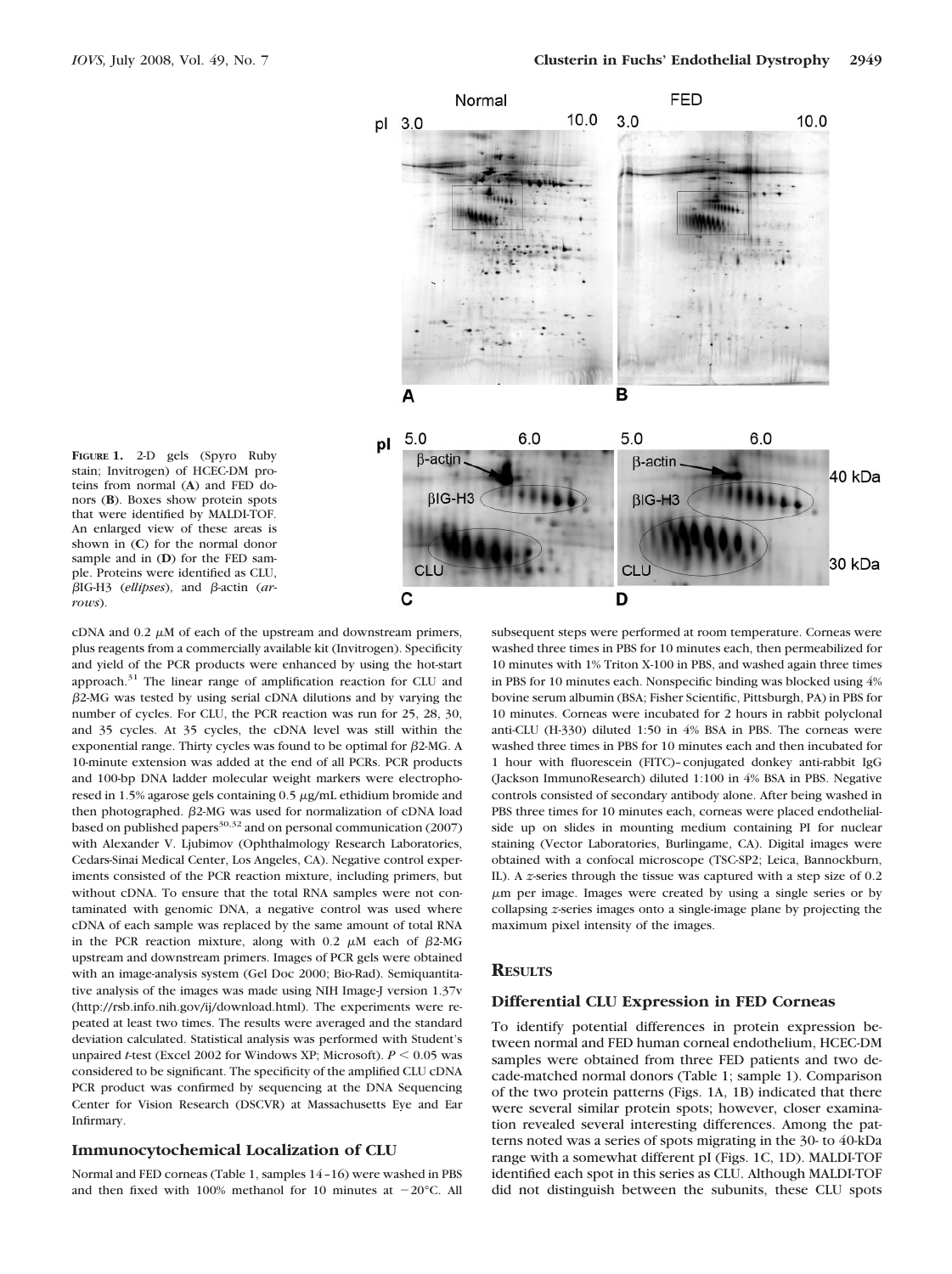



**FIGURE 2.** Comparative analysis of protein expression in HCEC-DM extracts from FED and normal donors. (**A**) Representative Western blot comparing CLU protein expression in extracts from FED and normal donors. Pre-sCLU is the uncleaved, precursor form of secreted clusterin (60 kDa); nCLU is the uncleaved and nonglycosylated form of CLU that is targeted for the nucleus (49–55 kDa); and sCLU indicates the  $\alpha$ - and β-subunits of the mature, secreted form of CLU  $(30 - 40 \text{ kDa})$ .  $\beta$ -Actin was used to normalize protein loading. (**B**) Averaged data showing relative expression of three CLU forms from FED and normal samples (Table 1, samples 2-7). Bars, SD;  $^{*}P$  < 0.05. NS, not statistically significant.

most likely correspond to the  $\alpha$ - and  $\beta$ -subunits of the secreted form of CLU. The observed differences in pI most likely represent different posttranslational modifications of these subunits. Comparison of the CLU spot patterns demonstrated the presence of a greater number of CLU spots in the FED sample compared with that of normal endothelium. As indicated earlier, gel electrophoresis normally reveals the presence of precursor forms of CLU at higher molecular weights; however, these higher-molecular-weight forms were not clearly distinguishable in the stained 2D gels (Sypro Ruby stain; Invitrogen) and, therefore, were not identified by MALDI-TOF. Within the 30- to 40-kDa region of the 2-D gels was an additional series of protein spots located above CLU. This series of spots, migrating at  $\sim$ 38 kDa, was identified as  $\beta$ IG-H3 protein. Although -IG-H3 appeared to show differences between the normal and FED gels, subsequent studies focused only on relative CLU expression. Differences in the relative expression of  $\beta$ IG-H3 will be investigated in a future study.  $\beta$ -Actin (42 kDa) was also identified in both the normal and FED gels.

#### **Western Blot Characterization of CLU Forms in Normal and FED Samples**

Western blot analysis was performed to characterize further and compare the expression of the various forms of CLU in HCEC-DM samples from normal and FED donors. Western blot analysis was performed on four pooled normal and four pooled FED samples (Table 1, samples 2–5), and on two individual

samples (Table 1, samples 6 and 7). The data obtained from the pooled and individual samples were identical. The patterns and expression levels of CLU were consistently reproducible and did not change between pooled and individual samples or with variable storage times of specimens in preservative (Optisol-GS; Bausch & Lomb). Figure 2A shows a representative blot from a pooled FED and normal sample, and Figure 2B presents the densitometric comparison. It was established previously that the polyclonal anti-CLU antibody (H-330) used for this analysis is able to detect all forms of CLU.<sup>33</sup> Molecular weights of the different CLU-positive bands observed on the Western blot analysis closely corresponded with previously published Western blot data by Pucci et al.<sup>20</sup> A protein band, migrating at approximately 60 kDa, was identified as the precursor form of soluble CLU (pre-sCLU). Densitometric analysis indicated that pre-sCLU was expressed an average of 5.2-fold higher in the FED samples than in normal controls ( $P = 3.52E-05$ ). A band migrating at approximately 49 kDa was consistently observed in the FED-affected cells, but yielded only a very faint band or no band in normal controls. This band has been shown to correspond to the nuclear form of CLU (nCLU) in lysates from several different cell types. The average density of the nCLU band was 23.7-fold higher in FED samples than in samples from normal donors ( $P = 0.013$ ). The 30- to 40-kDa form of CLU corresponding to the  $\alpha$  and  $\beta$  chains of soluble CLU tended to be expressed at higher levels in FED samples, but did not show a statistically significant difference ( $P = 0.092$ ).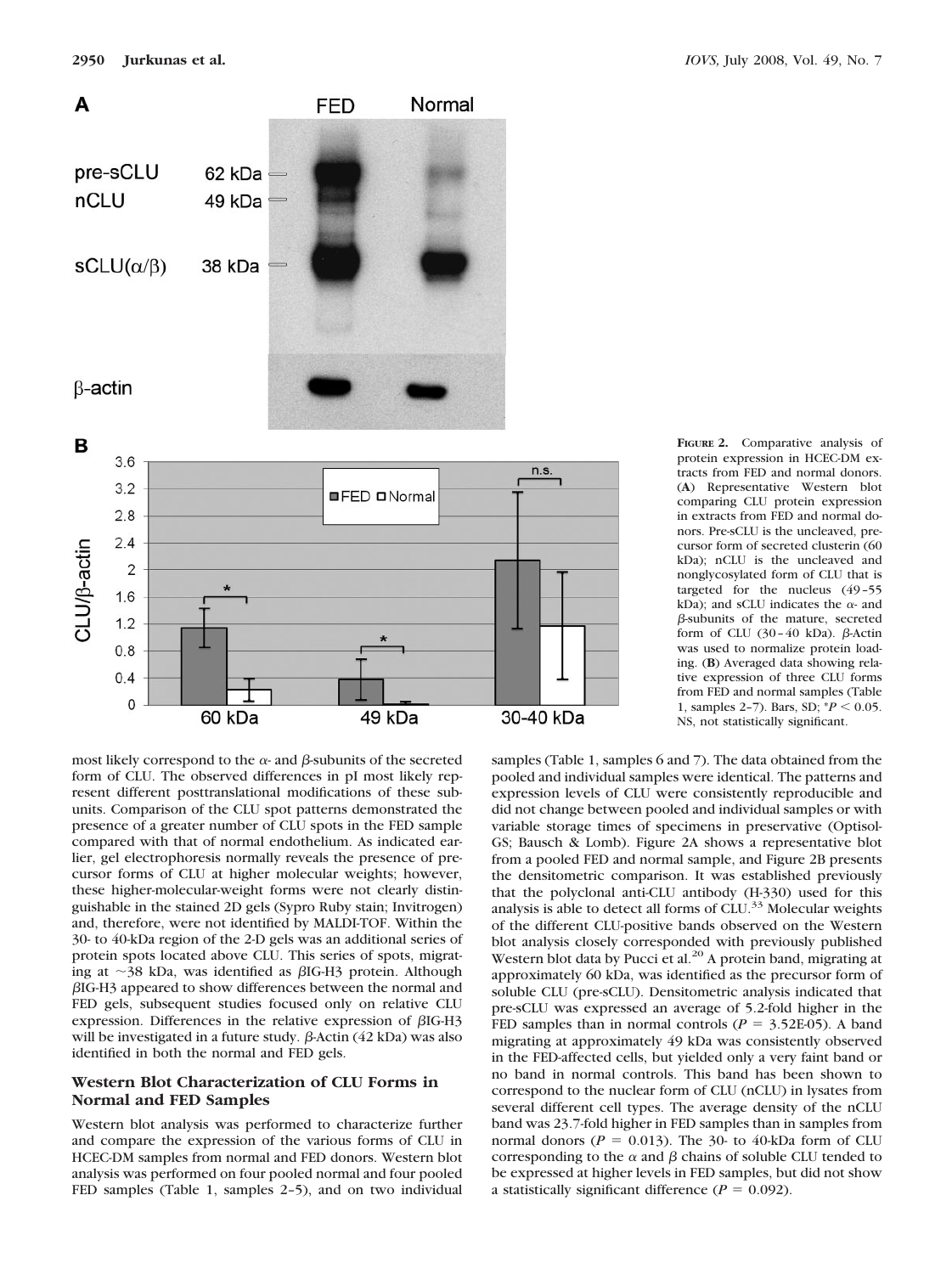

**FIGURE 3.** Comparative analysis of CLU mRNA expression in HCEC-DM extracts from FED, PBK, and normal control corneas. (**A**) Representative ethidium bromide–stained gels demonstrating PCR products of the expected size for CLU and  $\beta$ 2-MG. On the left are cDNA markers in 100-bp increments with the bottom band at 100 bp.  $C(-)$ : negative control sample containing all reagents except cDNA; FED: cDNA from a 41-year-old FED donor; N: cDNA from a 53-year-old normal donor;  $C(+)$ : cDNA from SW480 cells used as a positive control. (**B**) Densitometric comparison of the average amount of cDNA product for CLU primer from normal and FED samples (Table 1, samples 8-13).  $\beta$ 2-MG was used for normalization. Bars, SD  $^*P$  < 0.05. (**C**) Representative gels demonstrating PCR products of the expected size for CLU and  $\beta$ 2-MG. C(-): negative control sample containing all reagents except cDNA; PBK: cDNA from a PBK donor; N: cDNA from a normal donor.

#### **RT-PCR Detection of CLU mRNA**

The mRNA expression of CLU was also compared between normal and FED samples using  $\beta$ 2-MG for normalization. As shown in Figure 3A, a single band corresponding to the expected weight of the CLU PCR product was observed in both the normal and FED samples. Densitometric analysis of the PCR products is shown in Figure 3B. Results indicate that the mRNA level of CLU was, on average, twofold higher in FED tissue than in the normal control  $(P = 0.002)$ . The mRNA expression

differences between normal and FED specimens were not affected by sample pooling or by the variable time in preservative. Sequencing of the product confirmed that the PCR transcript was CLU. To evaluate whether CLU overproduction is specific to FED corneas, mRNA expression of CLU was compared between normal and PBK samples using  $\beta$ 2-MG for normalization. The comparison was performed between two sets of age-matched samples (Table 1, samples 17 and 18). Relative CLU mRNA expression was lower in PBK HCEC-DM than in normal samples (Fig. 3C).

#### **Immunocytochemical Localization of CLU**

Indirect immunofluorescence studies were performed to compare the localization of CLU in the endothelium of normal and FED donors. Corneal buttons from normal and FED donors were treated with the polyclonal CLU antibody (H-330) known to be reactive against all forms of  $CLU<sup>33</sup>$  Figure 4 presents confocal images in which the *z*-series was collapsed onto a single image plane. Figures 4A–D present confocal images of normal endothelium. In normal tissue, a relatively uniform, punctate distribution of CLU was observed within the cytoplasm (Figures 4A, 4C). Negative controls consisted of normal corneas incubated with secondary antibody only. No CLUpositive staining was observed under these conditions, indicating the specificity of primary antibody staining (Fig. 4D). Of interest, the CLU staining pattern in FED endothelium (Figs. 4E, 4H) was quite different from that of normal HCECs. In FEDaffected corneas, there was a rosette-type clustering of endothelial cells around dark areas containing no CLU- or PI-positive staining. Since the dark areas did not contain nuclei, they were considered to represent corneal guttae. CLU staining was present in a fine punctate pattern throughout the cytoplasm (Figs. 4E, 4G, 4H). The centers of the guttae appeared to have some CLU-positive staining, but no nuclear staining was observed (Fig. 4H), suggesting the presence of cell debris in these areas. To explore CLU localization in the nucleus, we examined single *z*-plane images taken through the nuclei of FED and normal endothelium (Fig. 5). HCECs in the FED specimens consistently showed increased staining for CLU in the nucleus compared with that in normal corneas (compare Figs. 5A, 5D). In addition, the relative intensity of CLU staining in the cytoplasm of FED cells appeared increased compared with that in HCECs of normal donors.

#### **DISCUSSION**

CLU is a ubiquitous glycoprotein that is especially abundant in cells at tissue–fluid interfaces and has been implicated in the maintenance of normal cell–extracellular matrix interaction.<sup>34,35</sup> Studies have shown the presence of CLU in healthy human corneal endothelium. $36,37$  In this study, the proteomic analysis of normal and FED HCEC-DM complexes suggests that posttranslational processing and expression of CLU differ in FED tissue. Subsequently, targeted studies were performed to investigate the differential expression of specific forms of CLU in normal and FED endothelium. As a result, both the prosurvival and proapoptosis forms of CLU were found to be overexpressed in FED cells. This upregulated CLU synthesis points to an undiscovered form of dysregulation of endothelial function involved in FED pathogenesis.

Several techniques were used to characterize the differential expression of CLU forms between normal and FED specimens. When profiling the differential protein expression between normal and FED specimens, one of the most striking differences was the expression of sCLU in the 30- to 40-kDa range. Even though other protein differences were noted, one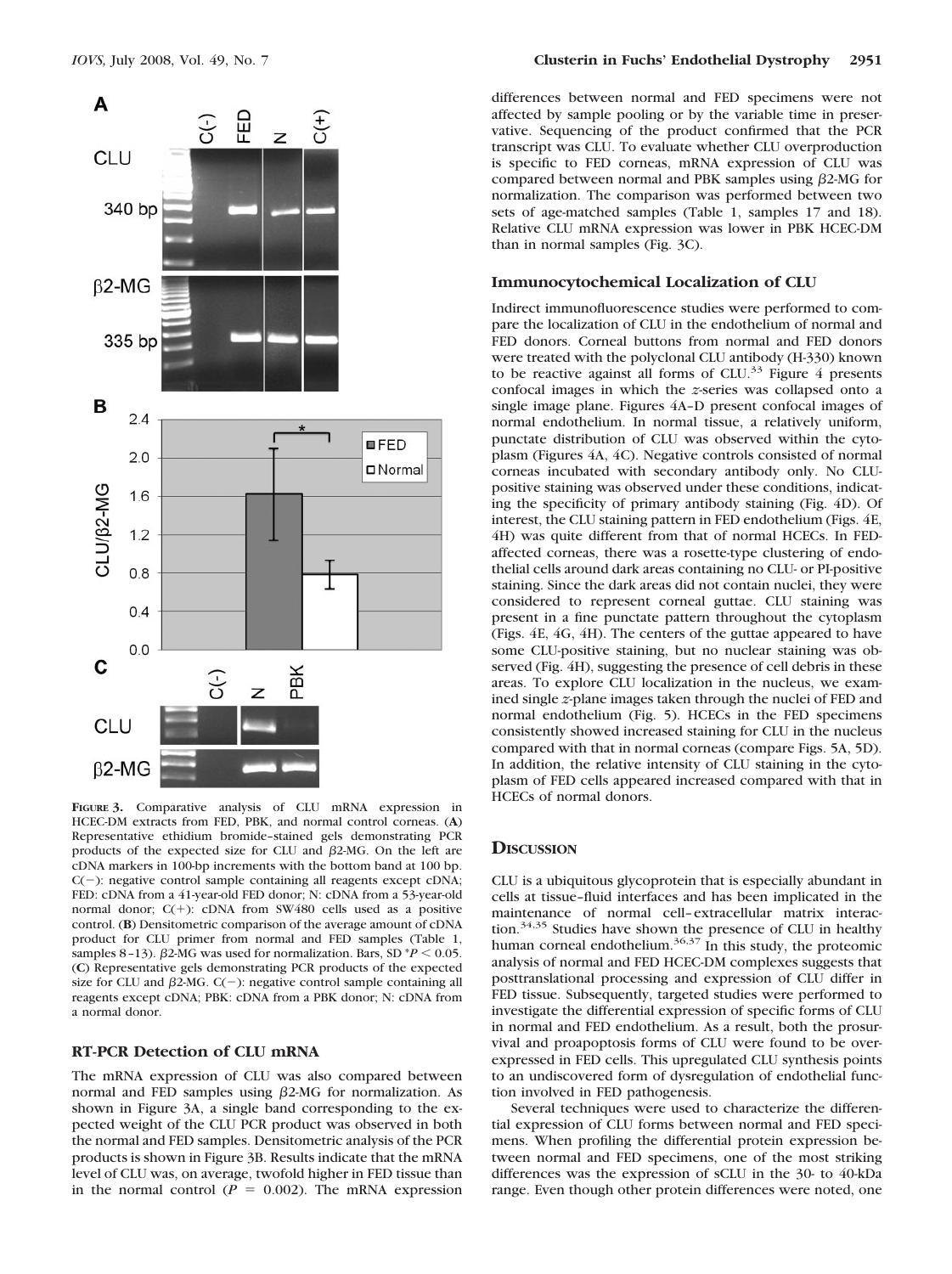

**FIGURE 4.** Representative confocal images of normal (**A**–**D**) and FED (**E**–**H**) endothelium in wholemounts of corneal tissue. (**A**) Uniform, punctate clusterin (CLU) staining (*green*) was present in normal corneal endothelium. (**B**) PI staining of nuclei (*red*) in the same tissue; (**C**) an overlay of the two images. (**D**) Negative control, incubated in secondary antibody only, showed no discernible staining for CLU. (**E**) CLU staining in FED-affected cells formed a rosette pattern around the dark areas, which represent corneal guttae (✱). (**F**) PI-stained nuclei in the same tissue; (**G**) overlay of the two images. (**H**) Magnified view of FED endothelium shows a clustering of CLU-positive cells around a gutta and some positive CLU staining not associated with nuclei in the center of the gutta (*arrow*), suggesting the presence of cellular debris. Final magnification:  $(A-G)$  400 $\times$  with 4 zoom;  $(H)$  400 $\times$  with 8 zoom.

of them being an increased number of  $\beta$ IG-H3 spots in FED samples, we postponed the investigation of those differences for subsequent studies and focused on CLU. The MALDI-TOF identification of a greater number of sCLU spots in FED samples within the 30- to 40-kDa molecular mass range indicated that there were marked differences in the posttranslational modification of sCLU in FED versus normal samples.

Western blot analysis further investigated CLU protein expression in both normal and FED endothelium. Expression of CLU in FED HCECs was significantly higher than in normal HCECs for both the nuclear and presecretory forms. Of interest was the finding that the level of the 30- to 40-kDa sCLU, which is the secreted form of CLU, was not significantly elevated in FED cells. A study by O'Sullivan et al.<sup>28</sup> noted that, in MCF-7 epithelial cells, the proteolytic cleavage required to produce the mature secretory form of CLU occurs in the Golgi before extracellular secretion. Stressing the cells with proapoptotic stimuli, such as  $TNF-\alpha$ , blocked the proteolysis of pre-sCLU in the Golgi and prevented the formation of the secreted  $\alpha$  and  $\beta$ chains. Therefore, it is possible, that FED cells have an alteration in the posttranslational modification of pre-sCLU, preventing a parallel increase in pre-sCLU and sCLU. Similarly, Nizard et al.<sup>38</sup> showed that, under certain stressed conditions, CLU can evade the secretion pathway altogether and localize mainly within the cytosol, where it exerts its biological functions. Separate studies have shown that the intracellular 60-kDa form of CLU, and not the secretory 40-kDa isoform, is responsible for the antiapoptotic effects of CLU by interfering with Bax activation in mitochondria.<sup>39</sup>

FED-affected endothelial cells were also found to have elevated levels of nCLU compared with the normal cells. The nuclear CLU 49-kDa band was consistently present in FED, but not in normal cells by Western blot analysis. These elevated levels of nCLU correlated with increased nuclear staining of CLU in FED-affected cells by confocal microscopy, indicating that increased production of nCLU is followed by its translocation to the nucleus in the pathologic state, but not in the normal cells. These data are in agreement with previous studies that showed induction and translocation of CLU from the cytoplasm to the nucleus after cytotoxic stimulation with IR and TGF- $\beta$  treatment.<sup>25,27</sup> Separate studies have shown that overexpression of nCLU without cytotoxic stimulation leads to cell death, pointing out its role in apoptosis independent of exogenous causes.15,40 In the nucleus, nCLU has been shown to interact with the Ku70 subunit of the Ku70/80 protein, which is involved in DNA double-strand break repair.<sup>15,17,27</sup> When bound to the over-expressed nCLU, Ku70/80 is prevented from DNA end-binding, thus preventing repair of genomic breaks and leading to genomic instability. Although additional information is needed regarding how nCLU affects the DNA repair process, it is known, that overexpression of nCLU causes diminished cell growth and leads to lethality.<sup>15</sup>

To investigate whether the mRNA level of CLU increases in FED cells, RT-PCR analysis was performed. We used a wellestablished primer set that amplifies all four CLU exons and detects the full length form of  $CLU<sup>27</sup>$  There was a twofold increase in CLU cDNA in FED cells versus normal cells, indicating that there was an overall increase in CLU mRNA, as well as protein, expression in the diseased cells. The RT-PCR and Western blot data were identical, regardless of storage time and the use of single or pooled samples. In additional experiments (data not shown), we used a primer set reported to amplify specifically the nuclear form of  $CLU$ , $^{27}$  but could not obtain consistent results—a finding similar to that of other investigators (Michel D, Université de Rennes, Rennes, France, personal communication, 2007).<sup>38</sup> The mRNA analysis of the tissue taken from the pseudophakic bullous keratopathy specimens revealed a relative decrease in CLU production compared with normal specimens, indicating that a similar increase in CLU mRNA expression does not occur in PBK. Such findings indicate that CLU overexpression in FED may be specific to the pathogenesis of the dystrophy and not seen under other corneal swelling conditions.

Confocal microscopy revealed an unusual CLU staining pattern in the FED endothelium. CLU exhibited mostly intracellu-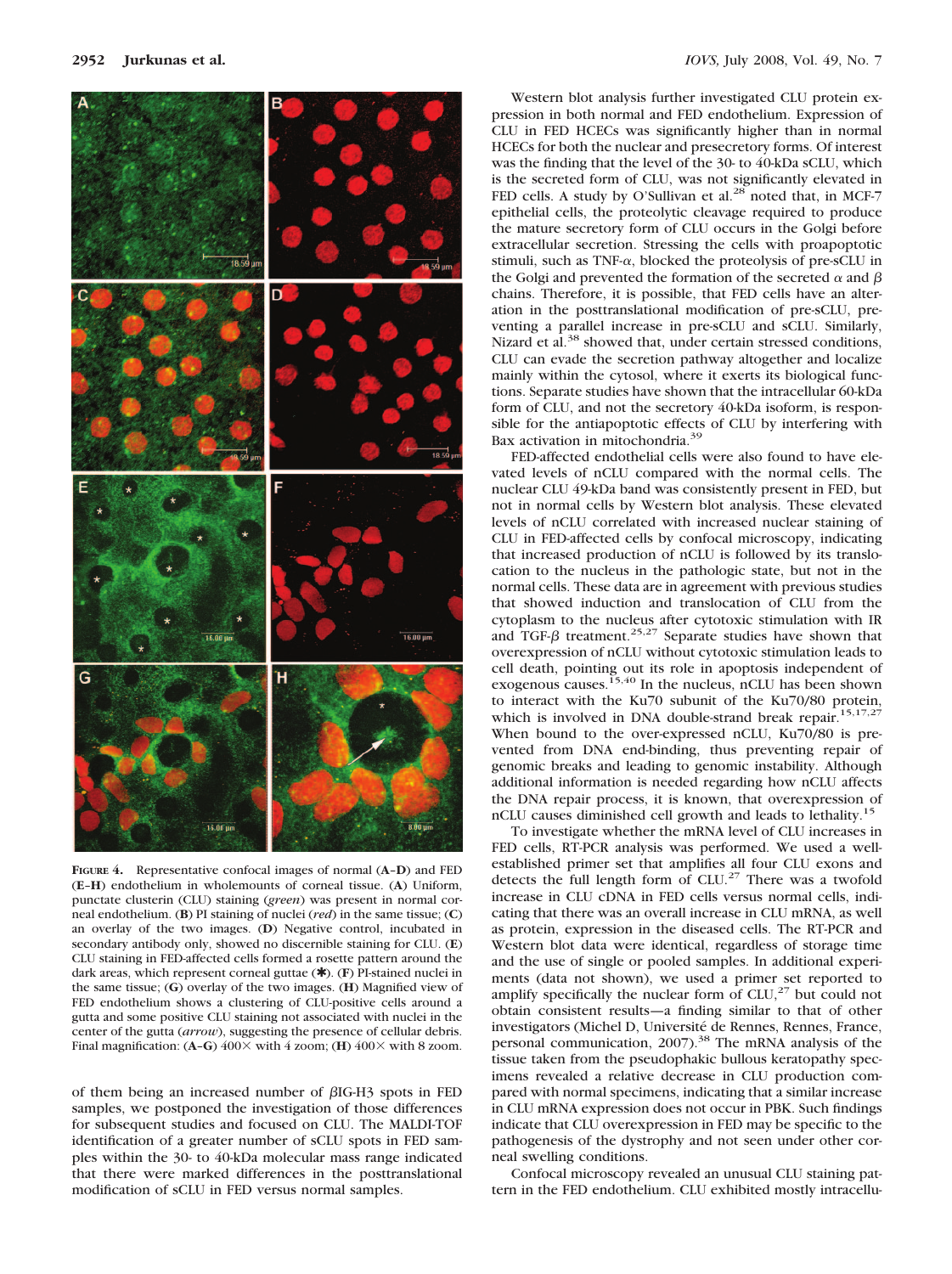**FIGURE 5.** Representative confocal images taken through a single, 0.2 m-thick *z*-plane of normal (**A**–**C**) and FED (**D**–**F**) corneal endothelium in wholemounts of corneal tissue. Images were taken after immunostaining for clusterin (CLU; *green*: **A**, **C**) and PI-staining of nuclei (*red*: **B**, **E**). Comparison of overlaid images in (**C**) and (**F**) indicate the presence of CLU within nuclei. The punctate CLU staining pattern in the nuclei of FED cells (**D**) appears to be more concentrated than the CLU staining in the nuclei of cells from normal donors (**A**). Nuclear images taken immediately above and below showed similar staining patterns and indicate that the images were taken within the center of the nuclei. Final magnification:  $\times$  400 with 8 zoom.

![](_page_9_Figure_3.jpeg)

lar staining, which was highlighted at the edges of the cell membranes next to dark circular areas suggestive of guttae. The central fluorescence within those dark areas could represent CLU expression in the remnants of dying cells. It is also possible that the unusual staining pattern in those areas signifies the propensity of CLU to associate with dead cells lacking intact cell membranes, as shown to occur in L929-pRc.clus cells in response to TNF- $\alpha$  stimulation.<sup>41</sup> The physiological relevance of such an interaction is not known.

In FED tissue, endothelial cell nuclei clustered densely around the guttae, and those cells had an enhanced CLU staining at the cell membrane borders next to guttae. Such a staining pattern most likely represents CLU's essential role in eliciting endothelial cell clustering under stressed conditions. Previous studies showed that CLU induced cell aggregation in response to oxidant injury due to hydrogen peroxide. The resultant CLU-induced cell aggregation was shown to protect the cells against injury by decreasing the amount of cell membrane accessible to oxidant injury and by maintaining better cell-to-cell contacts, that, when disrupted, can lead to apoptosis.<sup>42,43</sup>

The finding that CLU is overexpressed in FED appears to be important in elucidating its pathophysiology. Overexpression of pre-sCLU may be a stress-induced response to protect the cells from apoptosis. Numerous studies have shown that levels of CLU are often elevated in response to a variety of tissue insults.24,44,45 The prevailing thought is that CLU can act as an intracellular and extracellular chaperone and protect a variety of proteins from stress-induced precipitation by affecting their folding state.<sup>18,19</sup> CLU has been shown to play a role in protection of kidney from ischemic glomerular injury<sup>46,47</sup> and cancer cells from apoptosis induced by chemotherapeutic agents.39,45 CLU is also overexpressed in many pathologic conditions, two of which are Alzheimer's disease (AD) and ARMD.<sup>21,48</sup> Similar to FED, both of these disorders manifest with high amounts of extracellular membrane deposits (i.e., drusen and amyloid plaques) and concomitant dysfunction and apoptosis of the cells next to the deposits. Initial studies of AD showed that CLU protects neurons from amyloid plaque formation in vitro $47,49$ ; however, in a mouse model of AD, CLU promoted amyloid plaque accumulation and neuron toxicity.<sup>50</sup> Similarly, in the ARMD model, large amounts of CLU found in

drusen were thought to promote the formation of these  $\beta$ -amyloid-like deposits.<sup>51</sup> Although the exact function of CLU is not clear, the findings of CLU dysregulation in numerous pathologic states point to a potentially common downstream pathway in these processes. Most studies arrive at the same consensus though, and that is that CLU's chaperone-like properties may induce alterations in the equilibrium between the deposited and cleared material.<sup>50</sup>

The relationship between the levels of sCLU and nCLU is not completely understood, especially how it can promote and inhibit cell death, depending on the isoform expression. In colorectal carcinoma, there is a diminished expression of nCLU and increasing expression of sCLU with increasing cancer grade.<sup>20</sup> Other studies have shown that proapoptotic stimuli, like IR, increase the levels of both nCLU and pre- and sCLU proteins, the latter two forms showing a much higher increase than the former.<sup>15,52</sup> In the IR model, pre-sCLU and sCLU levels increase with low, nontoxic, growth stimulatory levels of IR, and nCLU levels increase with much higher levels of the cytotoxic stress.15 Similar to the IR-induced CLU overexpression, both presecretory and nuclear isoforms were elevated in FED. Although the driving force for CLU production in FED is yet to be elucidated, one of the potential factors may be oxidative stress. Numerous studies have shown that oxidative stress and reactive oxygen species can induce CLU overproduction and that CLU can render the cells resistant to reactive oxygen species-mediated cellular injury.<sup>24,42,53</sup> There is mounting evidence in the current literature that oxidative stress plays a role in FED.54,55 Therefore, it is possible that dysregulation of CLU production indirectly points to the mechanism of FED pathogenesis involving oxidative stress-induced damage to the corneal endothelium.

#### *Acknowledgments*

The authors thank all the Massachusetts Eye and Ear cornea surgeons and Peter Rapoza and Jonathan Talamo for donating the corneal specimens; Ann Bajart and Thomas Buckley of the New England Tissue Bank for donating the research corneas; Cheng Zhu for the help with 2-D gel electrophoresis; Norman Michaud for help with the confocal microscopy; and Reza Dana for critical reading of the manuscript.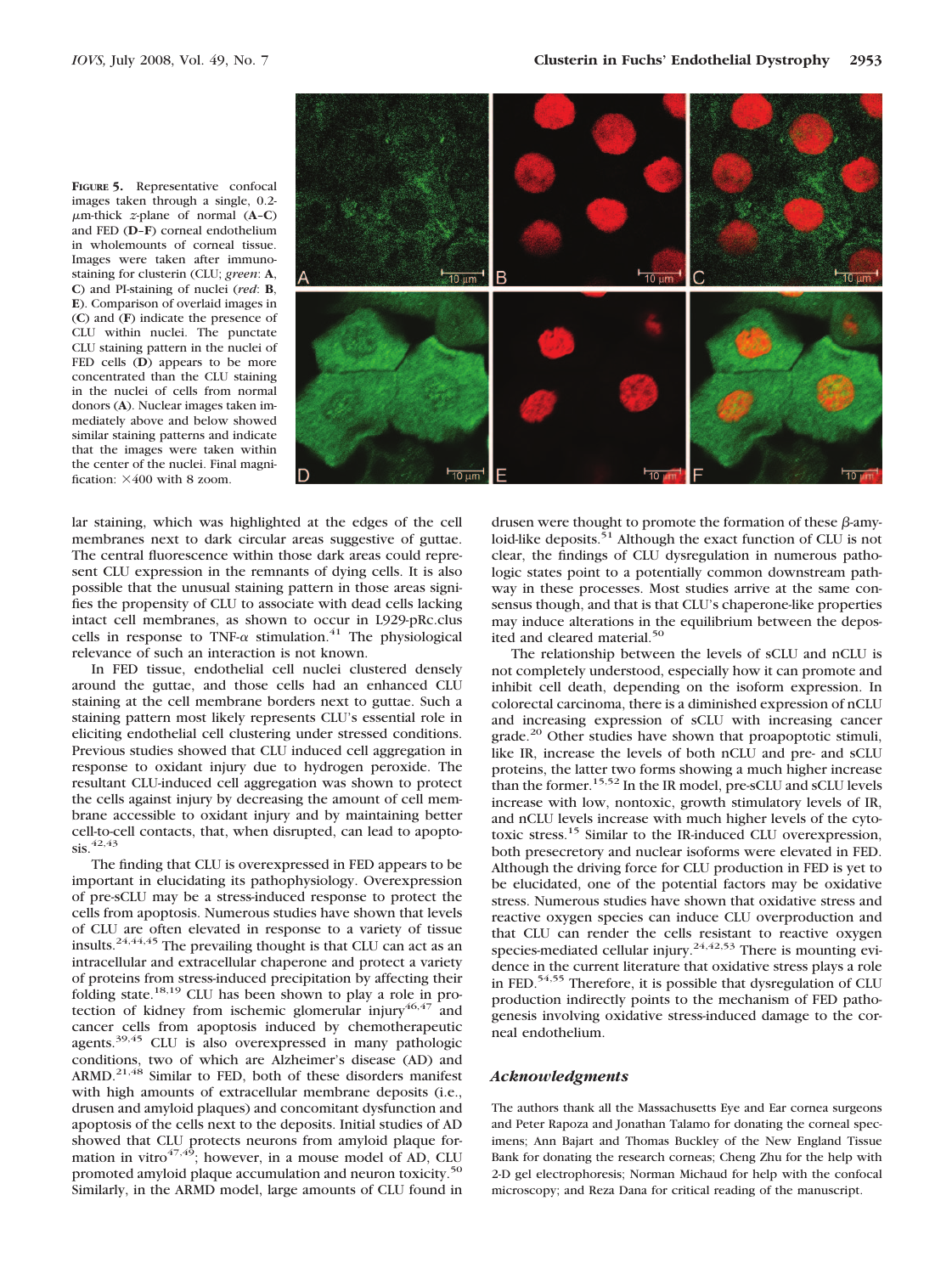#### *References*

- 1. Fuchs E. Dystrophia epithelialis corneae. *Albrecht Von Graefes Arch Klin Exp Ophthalmol*. 1910;76:478–508.
- 2. Szentmary N, Szende B, Suveges I. Epithelial cell, keratocyte, and endothelial cell apoptosis in Fuchs' dystrophy and in pseudophakic bullous keratopathy. *Eur J Ophthalmol*. 2005;15:17–22.
- 3. Li QJ, Ashraf MF, Shen DF, et al. The role of apoptosis in the pathogenesis of Fuchs endothelial dystrophy of the cornea. *Arch Ophthalmol*. 2001;119:1597–1604.
- 4. Borderie VM, Baudrimont M, Vallee A, et al. Corneal endothelial cell apoptosis in patients with Fuchs' dystrophy. *Invest Ophthalmol Vis Sci*. 2000;41:2501–2505.
- 5. Wilson SE, Bourne WM. Fuchs' dystrophy. *Cornea*. 1988;7:2–18.
- 6. Kapoor R, Sakai LY, Funk S, et al. Type VIII collagen has a restricted distribution in specialized extracellular matrices. *J Cell Biol*. 1988;107:721–730.
- 7. Levy SG, Moss J, Sawada H, et al. The composition of wide-spaced collagen in normal and diseased Descemet's membrane. *Curr Eye Res*. 1996;15:45–52.
- 8. Gottsch JD, Zhang C, Sundin OH, et al. Fuchs corneal dystrophy: aberrant collagen distribution in an L450W mutant of the *COL8A2* gene. *Invest Ophthalmol Vis Sci*. 2005;46:4504–4511.
- 9. Biswas S, Munier FL, Yardley J, et al. Missense mutations in COL8A2, the gene encoding the alpha2 chain of type VIII collagen, cause two forms of corneal endothelial dystrophy. *Hum Mol Genet*. 2001;10:2415–2423.
- 10. Gottsch JD, Sundin OH, Liu SH, et al. Inheritance of a novel *COL8A2* mutation defines a distinct early-onset subtype of Fuchs corneal dystrophy. *Invest Ophthalmol Vis Sci*. 2005;46:1934– 1939.
- 11. Aldave AJ, Rayner SA, Salem AK, et al. No pathogenic mutations identified in the *COL8A1* and *COL8A2* genes in familial Fuchs corneal dystrophy. *Invest Ophthalmol Vis Sci*. 2006;47:3787– 3790.
- 12. de Silva HV, Harmony JA, Stuart WD, et al. Apolipoprotein J: structure and tissue distribution. *Biochemistry*. 1990;29:5380– 5389.
- 13. Blaschuk O, Burdzy K, Fritz IB. Purification and characterization of a cell-aggregating factor (clusterin), the major glycoprotein in ram rete testis fluid. *J Biol Chem*. 1983;258:7714–7720.
- 14. Jones SE, Jomary C. Clusterin. *Int J Biochem Cell Biol*. 2002;34: 427–431.
- 15. Yang CR, Leskov K, Hosley-Eberlein K, et al. Nuclear clusterin/ XIP8, an x-ray-induced Ku70-binding protein that signals cell death. *Proc Natl Acad Sci USA*. 2000;97:5907–5912.
- 16. Wilson MR, Easterbrook-Smith SB. Clusterin is a secreted mammalian chaperone. *Trends Biochem Sci*. 2000;25:95–98.
- 17. Yang CR, Yeh S, Leskov K, et al. Isolation of Ku70-binding proteins (KUBs). *Nucleic Acids Res*. 1999;27:2165–2174.
- 18. Humphreys DT, Carver JA, Easterbrook-Smith SB, et al. Clusterin has chaperone-like activity similar to that of small heat shock proteins. *J Biol Chem*. 1999;274:6875–6881.
- 19. Poon S, Easterbrook-Smith SB, Rybchyn MS, et al. Clusterin is an ATP-independent chaperone with very broad substrate specificity that stabilizes stressed proteins in a folding-competent state. *Biochemistry*. 2000;39:15953–15960.
- 20. Pucci S, Bonanno E, Pichiorri F, et al. Modulation of different clusterin isoforms in human colon tumorigenesis. *Oncogene*. 2004;23:2298–2304.
- 21. Lidstrom AM, Bogdanovic N, Hesse C, et al. Clusterin (apolipoprotein J) protein levels are increased in hippocampus and in frontal cortex in Alzheimer's disease. *Exp Neurol*. 1998;154:511–521.
- 22. Criswell T, Beman M, Araki S, et al. Delayed activation of insulinlike growth factor-1 receptor/Src/MAPK/Egr-1 signaling regulates clusterin expression, a pro-survival factor. *J Biol Chem*. 2005;280: 14212–14221.
- 23. Trougakos IP, So A, Jansen B, et al. Silencing expression of the clusterin/apolipoprotein j gene in human cancer cells using small interfering RNA induces spontaneous apoptosis, reduced growth

ability, and cell sensitization to genotoxic and oxidative stress. *Cancer Res*. 2004;64:1834–1842.

- 24. Viard I, Wehrli P, Jornot L, et al. Clusterin gene expression mediates resistance to apoptotic cell death induced by heat shock and oxidative stress. *J Invest Dermatol*. 1999;112:290–296.
- 25. Reddy KB, Jin G, Karode MC, et al. Transforming growth factor beta (TGF beta)-induced nuclear localization of apolipoprotein J/clusterin in epithelial cells. *Biochemistry*. 1996;35:6157–6163.
- 26. Caccamo AE, Scaltriti M, Caporali A, et al. Nuclear translocation of a clusterin isoform is associated with induction of anoikis in SV40-immortalized human prostate epithelial cells. *Ann NY Acad Sci*. 2003;1010:514–519.
- 27. Leskov KS, Klokov DY, Li J, et al. Synthesis and functional analyses of nuclear clusterin, a cell death protein. *J Biol Chem*. 2003;278: 11590–11600.
- 28. O'Sullivan J, Whyte L, Drake J, et al. Alterations in the posttranslational modification and intracellular trafficking of clusterin in MCF-7 cells during apoptosis. *Cell Death Differ*. 2003;10:914– 927.
- 29. Joyce NC, Zhu CC. Human corneal endothelial cell proliferation: potential for use in regenerative medicine. *Cornea*. 2004;23:S8– S19.
- 30. Ljubimov AV, Saghizadeh M, Spirin KS, et al. Expression of tenascin-C splice variants in normal and bullous keratopathy human corneas. *Invest Ophthalmol Vis Sci*. 1998;39:1135–1142.
- 31. Erlich HA, Gelfand D, Sninsky JJ. Recent advances in the polymerase chain reaction. *Science*. 1991;252:1643–1651.
- 32. Kenney MC, Atilano SR, Zorapapel N, et al. Altered expression of aquaporins in bullous keratopathy and Fuchs' dystrophy corneas. *J Histochem Cytochem*. 2004;52:1341–1350.
- 33. He HZ, Song ZM, Wang K, et al. Alterations in expression, proteolysis and intracellular localizations of clusterin in esophageal squamous cell carcinoma. *World J Gastroenterol*. 2004;10:1387– 1391.
- 34. Aronow BJ, Lund SD, Brown TL, et al. Apolipoprotein J expression at fluid-tissue interfaces: potential role in barrier cytoprotection. *Proc Natl Acad Sci USA*. 1993;90:725–729.
- 35. Tung PS, Burdzy K, Wong K, et al. Competition between cellsubstratum interactions and cell-cell interactions. *J Cell Physiol*. 1992;152:410–421.
- 36. Dota A, Nishida K, Quantock AJ, et al. Clusterin in human corneal endothelium and aqueous humor. *Exp Eye Res*. 1999;69:705–708.
- 37. Reeder DJ, Stuart WD, Witte DP, et al. Local synthesis of apolipoprotein J in the eye. *Exp Eye Res*. 1995;60:495–504.
- 38. Nizard P, Tetley S, Le Drean Y, et al. Stress-induced retrotranslocation of clusterin/ApoJ into the cytosol. *Traffic*. 2007;8:554–565.
- 39. Zhang H, Kim JK, Edwards CA, et al. Clusterin inhibits apoptosis by interacting with activated Bax. *Nat Cell Biol*. 2005;7:909–915.
- 40. Scaltriti M, Santamaria A, Paciucci R, et al. Intracellular clusterin induces G2-M phase arrest and cell death in PC-3 prostate cancer cells. *Cancer Res*. 2004;64:6174–6182.
- 41. Humphreys D, Hochgrebe TT, Easterbrook-Smith SB, et al. Effects of clusterin overexpression on TNFalpha- and TGFbeta-mediated death of L929 cells. *Biochemistry*. 1997;36:15233–15243.
- 42. Schwochau GB, Nath KA, Rosenberg ME. Clusterin protects against oxidative stress in vitro through aggregative and nonaggregative properties. *Kidney Int*. 1998;53:1647–1653.
- 43. Bates RC, Buret A, van Helden DF, et al. Apoptosis induced by inhibition of intercellular contact. *J Cell Biol*. 1994;125:403–415.
- 44. Imhof A, Charnay Y, Vallet PG, et al. Sustained astrocytic clusterin expression improves remodeling after brain ischemia. *Neurobiol Dis*. 2006;22:274–283.
- 45. Michel D, Chatelain G, North S, et al. Stress-induced transcription of the clusterin/apoJ gene. *Biochem J*. 1997;328:45–50.
- 46. Oda T, Wals P, Osterburg HH, et al. Clusterin (apoJ) alters the aggregation of amyloid beta-peptide (A beta 1–42) and forms slowly sedimenting A beta complexes that cause oxidative stress. *Exp Neurol*. 1995;136:22–31.
- 47. Matsubara E, Soto C, Governale S, et al. Apolipoprotein J and Alzheimer's amyloid beta solubility. *Biochem J*. 1996;316:671– 679.